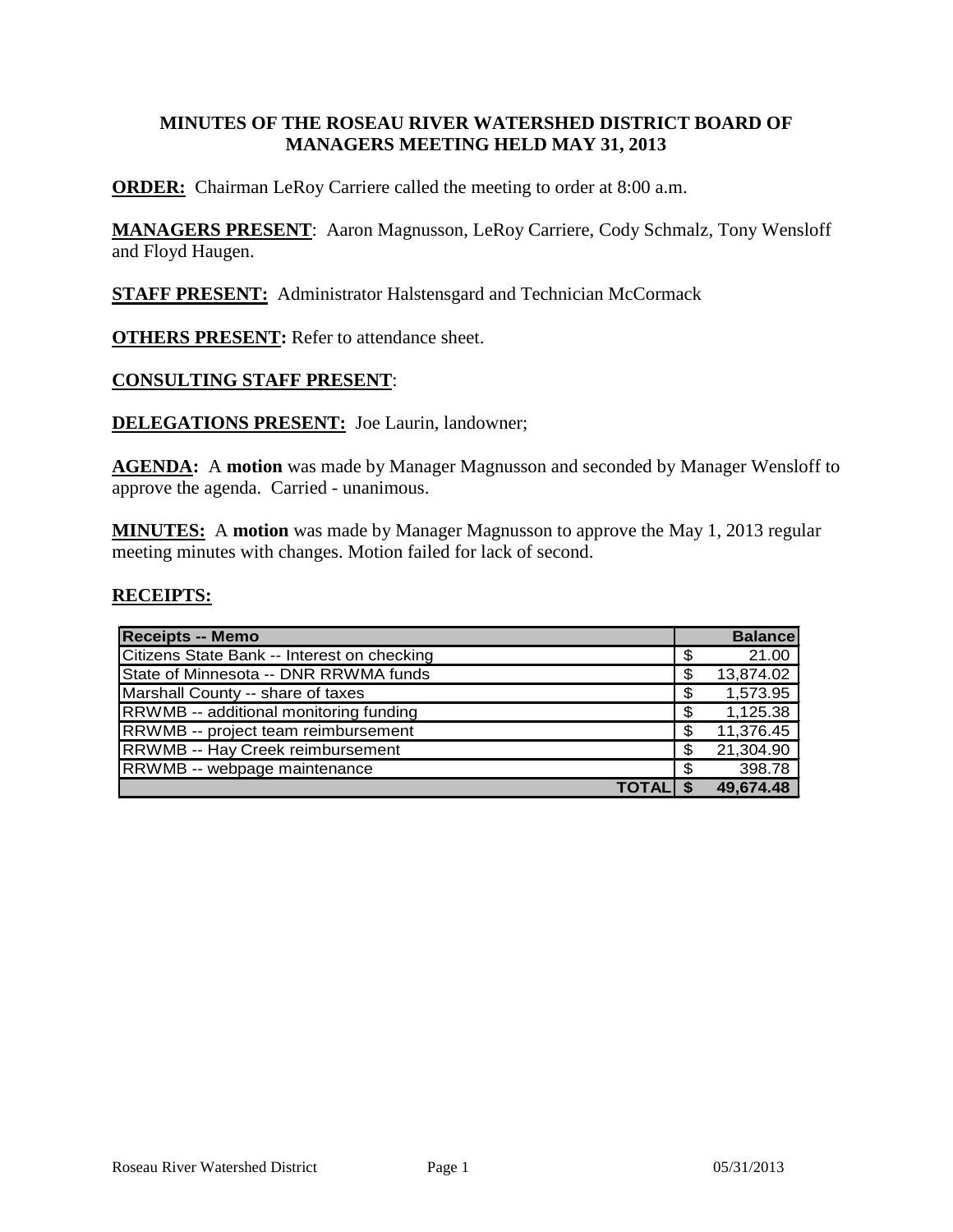| <b>Bills -- Memo</b>                                 |                           | <b>Amount</b> |
|------------------------------------------------------|---------------------------|---------------|
| City of Roseau -- utilities                          | \$                        | 225.66        |
| CenturyLink -- phone bill                            | \$                        | 104.84        |
| Sjoberg's Cable TV -- cable internet                 | \$                        | 46.60         |
| Marco -- copier maintenance                          | $\overline{\$}$           | 24.05         |
| Minnesota Energy -- natural gas bill                 | $\overline{\mathfrak{s}}$ | 210.15        |
| <b>HDR Engineering -- Project Engineering</b>        | \$                        | 14,923.97     |
| Floyd Haugen -- meetings, mileage and expenses       | \$                        | 91.86         |
| LeRoy Carriere -- meetings, mileage and expenses     | \$                        | 69.26         |
| Cody Schmalz -- meetings, mileage and expenses       | \$                        | 215.30        |
| Aaron Magnusson -- meetings, mileage and expenses    | \$                        | 77.17         |
| Tony Wensloff -- meetings, mileage and expenses      | $\overline{\mathcal{S}}$  | 80.57         |
| Torin McCormack -- wages                             | \$                        | 2,427.50      |
| Tracy Halstensgard -- wages                          | \$                        | 2,933.05      |
| Torin McCormack -- mileages and expenses             | \$                        | 528.63        |
| Tracy Halstensgard -- mileages and expenses          | \$                        | 216.25        |
| Doug's Supermarket -- food for meetings and supplies | $\overline{\mathcal{G}}$  | 44.64         |
| PERA -- employee and employer share                  | \$                        | 877.50        |
| Internal Revenue Service -- withholding tax          | $\overline{\mathcal{G}}$  | 1,428.18      |
| Frank's TV/radio shack -- camera and accessories     | $\overline{\$}$           | 333.39        |
| Auto Owners Insurance -- insurance for ranger        | $\overline{\$}$           | 465.83        |
| <b>ESRI</b> -- arcGIS software                       | \$                        | 6,105.77      |
| Scott's True Value -- cleaning supplies              | $\overline{\mathcal{G}}$  | 22.47         |
| Rinke Noonan -- legal fees                           | \$                        | 247.50        |
| Houston Engineering -- project engineering           | \$                        | 2,357.53      |
| <b>TOTAL</b>                                         | \$                        | 34,057.67     |

**BILLS:** A motion was made by Manager Wensloff to pay the normal monthly bills, seconded by Manager Magnusson. Motion carried unanimous.

**DELEGATIONS:** Delegations will speak to items later on the agenda

## **PROJECT REPORT:**

Hay Creek/Norland: Technician McCormack discussed the operation of the impoundment. A **motion** was made by Manager Haugen, seconded by Manager Wensloff to approve the HDR Engineering bill in the amount of \$2,785.07. Motion carried unanimously.

Palmville: Technician McCormack gave an update on the structure failure. The quote from Halverson Sand and Gravel will be coming soon.

Beltrami: Technician McCormack is working on a statement of problems and need for the project. Technician McCormack and Administrator Halstensgard will be meeting with Engineer Bents and Henry Van Offelen in Fargo on June 6th. A **motion** was made by Manager Wensloff, seconded by Manager Haugen to approve the Houston Engineering bill in the amount of \$2,357.53. Motion carried unanimously.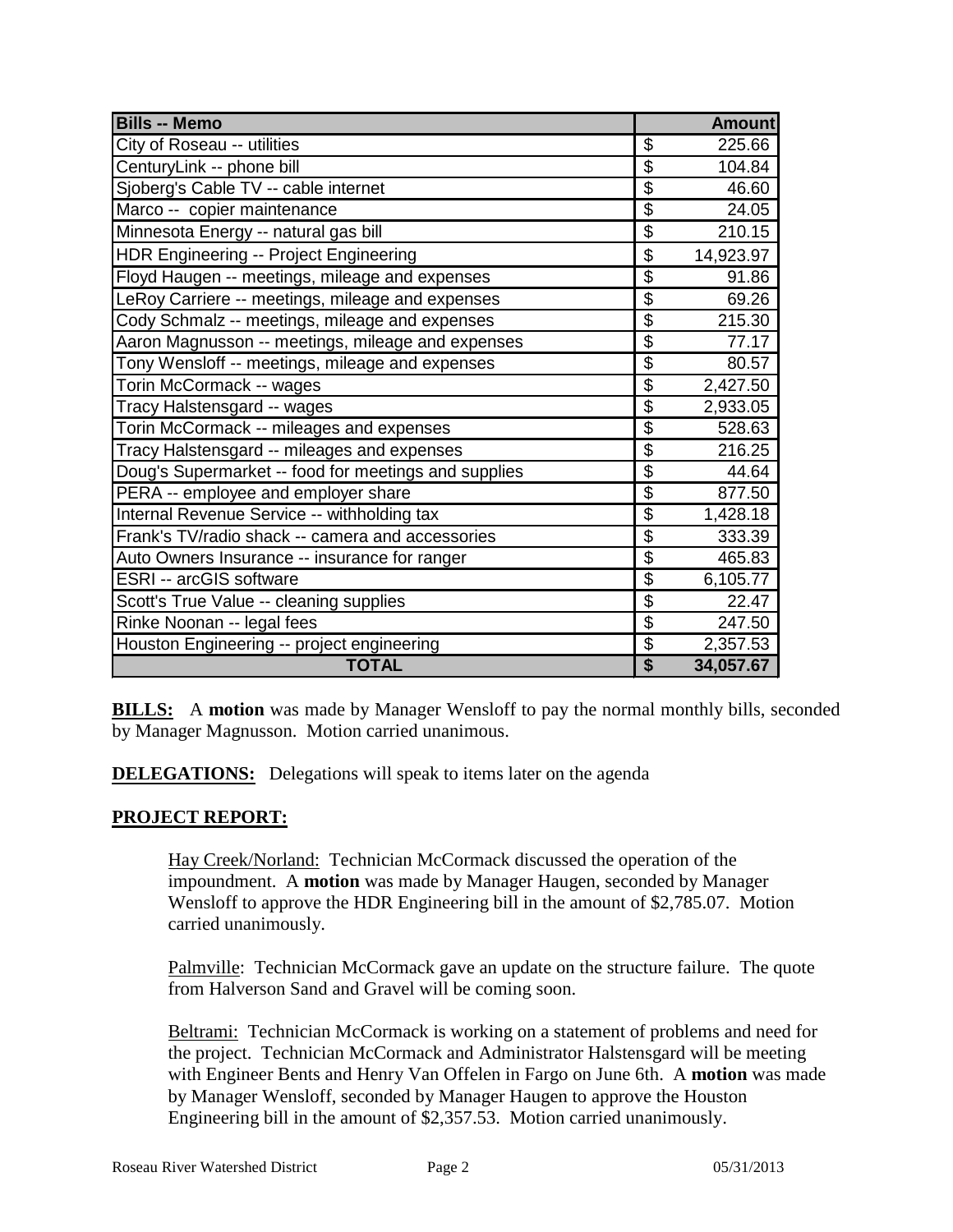RRWMA: Technician McCormack updated the board on the meeting May  $7<sup>th</sup>$  in Bemidji. Some issues discussed included pool bounce and wetland mitigation. Technician McCormack, Administrator Halstensgard and Engineer Dalager met with Manager Schmalz and Blaine Schmalz at their farm during the peak of the spring runoff. Administrator Halstensgard discussed issues with the DNR funding and adherence to the Joint Powers Agreement (JPA). A **motion** was made by Manager Haugen, seconded by Manager Wensloff to approve the HDR Engineering bill in the amount of \$9,678.90. Manager Wensloff asked what the opinion of the local landowners was after meeting with them. There was discussion on maximum (cubic feet per second) CFS at the border as well as changes/additions to the project that would help landowners downstream. Motion carried unanimously. Manager Haugen stated that if resolution cannot be found with the local DNR managers, action should be sought from Regional Management.

CR 112: Administrator Halstensgard updated the board on the progress of the plans and scheduling a meeting with interested parties. Jerald Kuntson addressed the board with concerns about this project. Mr. Knutson request that the plan include traps on culverts specifically the culvert under CR 113. The issue will be brought up to Engineer Dalager.

WD 3: There was discussion on the options for outletting WD 3 during high water. After discussion on getting an engineer's opinion, Manager Haugen discussed the size of the culverts in the conveyance ditch and stated that a 36" pipe would be sufficient and wouldn't cause any problems downstream. Joe Laurin stated that the location of the proposed outlet was not a concern to him. Manager Wensloff made a **motion** to have Technician McCormack work with Roseau County Engineer Brian Ketring to determine the appropriate size and installation of a culvert south of CR 10, seconded by Manager Magnusson. Motion carried with Manager Haugen abstaining.

Manager Schmalz arrived at the meeting at 9:15.

## **PERMITS:**

Technician McCormack discussed his findings concerning permit #13-12 (Richard Solberg). Manager Magnusson asked about the undersized arch pipe that had been installed. Technician McCormack stated that the size was adequate however, he could not find a permit on file. Manager Haugen stated that after the last meeting, the culvert being proposed for removal was trapped using plywood. The plywood was later removed. Manager Wensloff asked about the culvert being trapped. Technician McCormack stated that would raise questions of how and when the trap would be operated. After discussion, a **motion** was made by Manager Wensloff, seconded by Manager Magnusson to approve the permit with the condition that the culvert be installed at the outlet to the Whitney Ditch. Motion carried with Manager Haugen abstained.

Technician McCormack discussed permit application # 13-13. Manager Haugen stated he would like to ensure the culvert is installed at the proper elevation. A **motion** was made by Manager Magnusson and seconded by Manager Wensloff to approve permit 13-13 (Adam Stoe) with Technician McCormack addressing the appropriate installation elevation. Motion carried with Manager Haugen abstaining.

Technician McCormack discussed permit application #13-14. A **motion** was made by Manager Wensloff and seconded by Manager Magnusson to approve permit 13-14 (Terry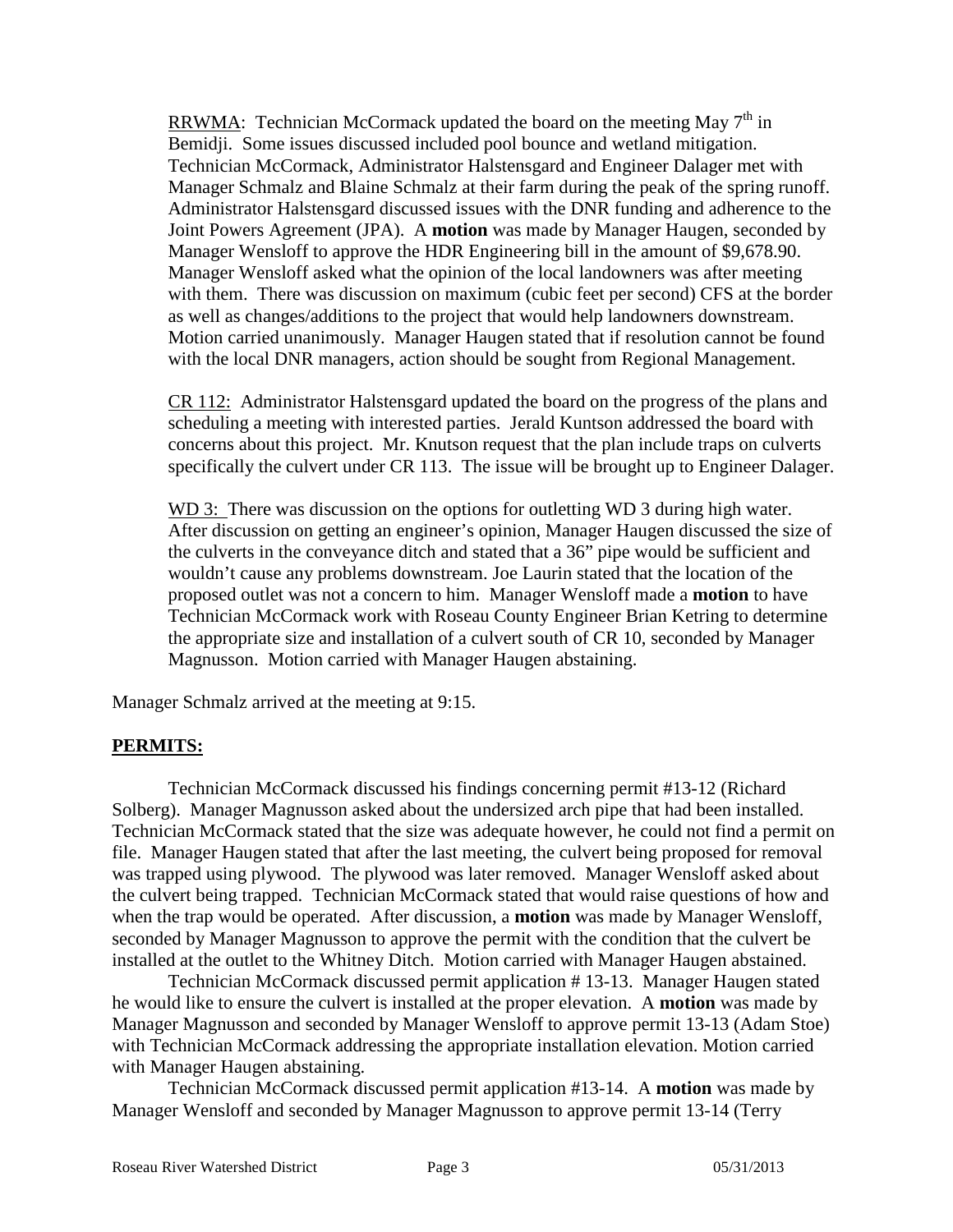Brateng) with Technician McCormack assisting Mr. Brateng in addressing the DNR permit. Motion carried unanimously.

Technician McCormack discussed permit application 13-15. A **motion** was made by Manager Magnusson and seconded by Manager Schmalz to approve permit 13-15 (Arlan Tveit). Mr. Tveit will need permission/permit from the County as well. Motion carried unanimously.

#### **RRWMB**:

Chairman Carriere discussed the bonding bill that was approved in the state legislature; tile drainage recommendations; DNR watercourse excavation permit application; proposed rule changes; RRBC tour and meeting.

County Commissioner Todd Miller asked about the surface water drainage study. No final work as been completed yet.

Technician McCormack discussed some of the Project Team issues up and down the valley as well as the process that seems to be most successful. The suggestion of having a facilitator for Project Team meetings has been discussed.

# **ADMINISTRATIVE and TECHNICAL REPORT:**

- Administrator Halstensgard will be taking some time off in June and July.
- Technician McCormack updated the board on the NWMF grant and purchase of GPS grade survey equipment.
- Watercourse cleanout meeting

#### **OLD BUSINESS:**

Administrator Halstensgard stated that the County Board has passed a resolution to accept the PILT payment and gave a breakdown of the PILT. Manager Haugen again raised the issues of tax exemption and penalty and interest. After extensive discussion, the board will continue to review the PILT issue.

The personnel committee will be have an update for the next meeting.

The board discussed the bill for riprap from Kittson County. A **motion** was made by Manager Magnusson and seconded by Manager Haugen to inform Kittson County that we will not be paying the bill. Motion carried unanimously.

#### **NEW BUSINESS:**

The next RRIW meeting will be held June  $13<sup>th</sup>$  in our office. The group will also tour the RRWMA. Administrator Halstensgard will advertise as a special board meeting.

Technician McCormack discussed the operation of the West Intercept restoration area.

## **OTHER ITEMS:**

The July RRWMB meeting will be held in Roseau. A project tour will be scheduled.

The July regular board meeting is scheduled for July  $10^{th}$  at 8 a.m.